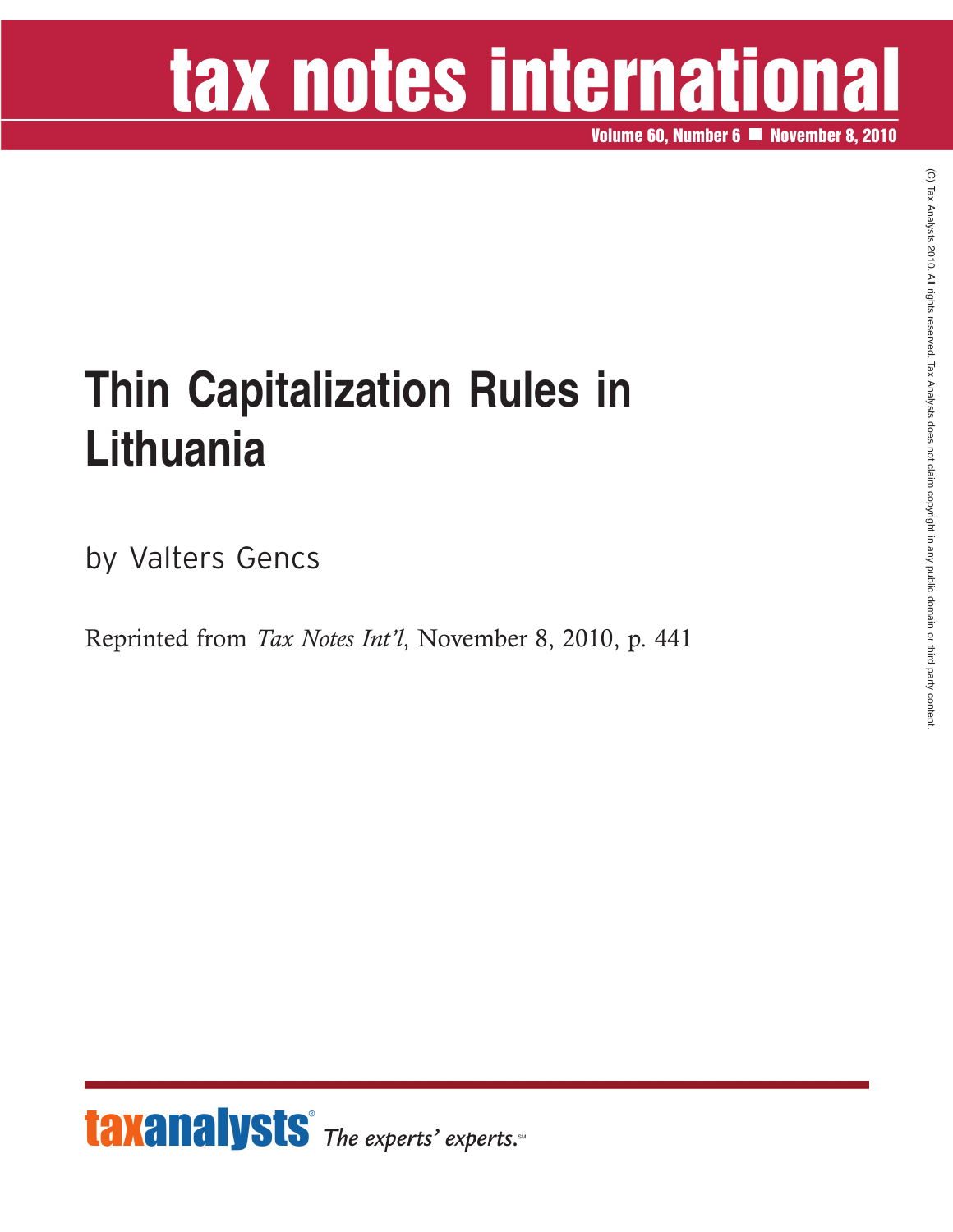## PRACTITIONERS' CORNER

### Thin Capitalization Rules in Lithuania

#### by Valters Gencs

Valters Gencs is a tax attorney and founding partner with Gencs Valters Law Firm in Riga. E-mail: valters.gencs@gencs.eu

**I**n Lithuania, parties to various transactions are ex-pected to use transfer pricing principles. The government has also introduced thin capitalization rules, detailing when and how much interest can be deducted.

The rules of transfer pricing and thin capitalization, which were introduced in the Law on Corporate Income Tax as of December 20, 2001 (amendments of February 19, 2009), and Governmental Resolution No. 1575 as of December 9, 2003, are summarized below.

#### **Market Value and Economic Benefit**

#### **What Is Market Value?**

Transfer pricing in Lithuania is defined in the VAT law and the corporate tax law. Therefore, market value is defined as the amount of consideration that a purchaser would have to pay for goods or services to a supplier at arm's length when each party is seeking the maximum economic benefit for himself.

When the tax administration has grounds to suspect that the taxable amount of the supplied good or service has been artificially changed, it has the right to calculate the taxable amount. The taxable amount of the supplied good or service may be considered artificially reduced or increased when, upon giving due consideration to all conditions of the transaction, the taxable amount does not correspond to the market value of the good or service.

The tax administration calculates the taxable amount based on the open market value determined in accordance with the methods approved by the government or an institution authorized by it. It is not appli-

cable to the supply of goods or services in which consideration has been fixed by state or municipal institutions and agencies or in Lithuania's international agreements.

The corporate tax law defines ''market price,'' which is considered to be the amount for which assets may be exchanged or mutual obligations settled between willing independent buyers or sellers in a direct transaction.

#### **Transaction Adjustments and Revaluations**

Entities must recognize as income an amount equal to the actual market value of a transaction or economic operation, and must also recognize the total amount of costs incurred during a transaction or economic operation equal to the actual market price as allowable deductions or limited allowable deductions.

When the conditions created or prescribed by mutual transactions or economic operations between associated persons are other than those created or prescribed by a mutual transaction or economic operation between nonassociated persons, any profit (income) that would be attributed, if no such conditions existed, to one of such persons but is not attributed to him, may be included in the income of that person and taxed accordingly.

#### **Thin Capitalization Rules**

All transactions in Lithuania should be based on market value.

The Rules for the Requalification of Income or Payments approved by the government define when income or payments must be requalified.